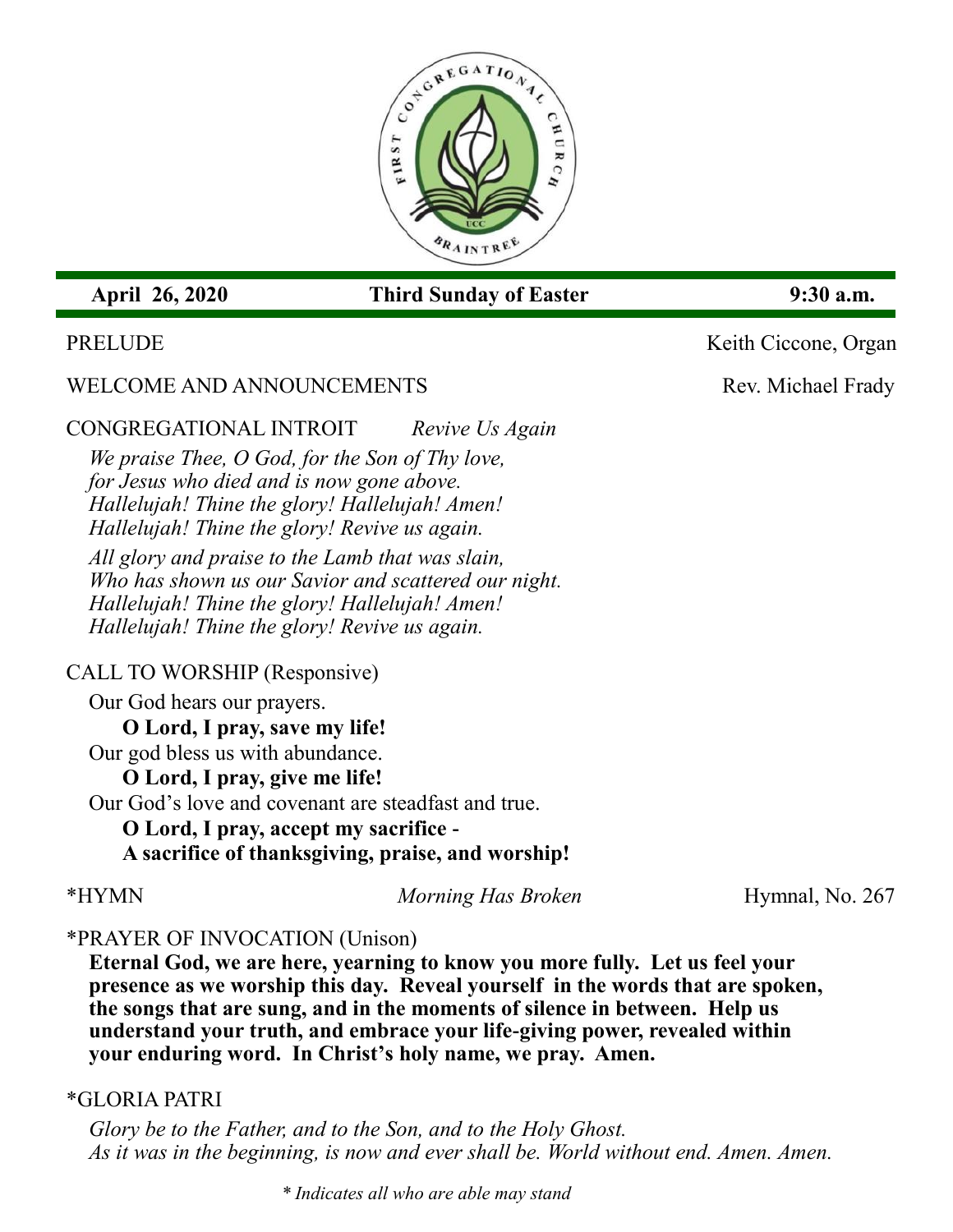| <b>ANTHEM</b>            | You Raise Me Up | $\neg R.$ Lovland       |
|--------------------------|-----------------|-------------------------|
|                          |                 | Keith Ciccone, Piano    |
|                          |                 | Michael Frady, Baritone |
| <b>SCRIPTURE READING</b> | Luke 24: 13-25  |                         |
| <b>SERMON</b>            | "Seeing Jesus"  | Pastor Suzy Aja Burba   |
| <b>MUSIC RESPONSE</b>    | Open Our Eyes   | $\neg R$ . Cull         |
| PASTORAL PRAYER          |                 | Rev. Michael Frady      |

#### LORD'S PRAYER

**Our Father, who art in heaven, hallowed be Thy name. Thy kingdom come, Thy will be done on earth as it is in heaven. Give us this day our daily bread, and forgive us our debts, as we forgive our debtors. And lead us not into temptation, but deliver us from evil. For Thine is the kingdom and the power and the glory for ever. Amen.**

HYMN *The Day of Resurrection* Hymnal, No. 197

### INVITATION TO OFFERING

### **\*DOXOLOGY**

*Praise God, from whom all blessings flow. Praise Him, all creatures, here, below. Praise Him, above, ye heav'nly hosts. Praise Father, Son and Holy Ghost. Amen.*

### **\*PRAYER OF DEDICATION**

**Gracious God, you have given us the gift of love: love of you, love of Christ, love of one another, love of the world. We offer you this thanksgiving sacrifice, that you may take it and make this offering of love visible for all the world to see. Amen**

\*HYMN *Sing a Song of Celebration* Hymnal, No. 202

#### SERENITY PRAYER *~ Reinhold Niebuhr*

**God grant me the serenity to accept the things I cannot change, courage to change the things I can, and wisdom to know the difference. Living one day at a time, enjoying one moment at a time, accepting hardships as the pathway to peace, taking as Jesus did, this sinful world as it is, not as I would have it, trusting that he will make all things right if I surrender to his will; that I may be reasonably happy in this life and supremely happy with him forever in the next. Amen.** 

**BENEDICTION** 

POSTLUDE